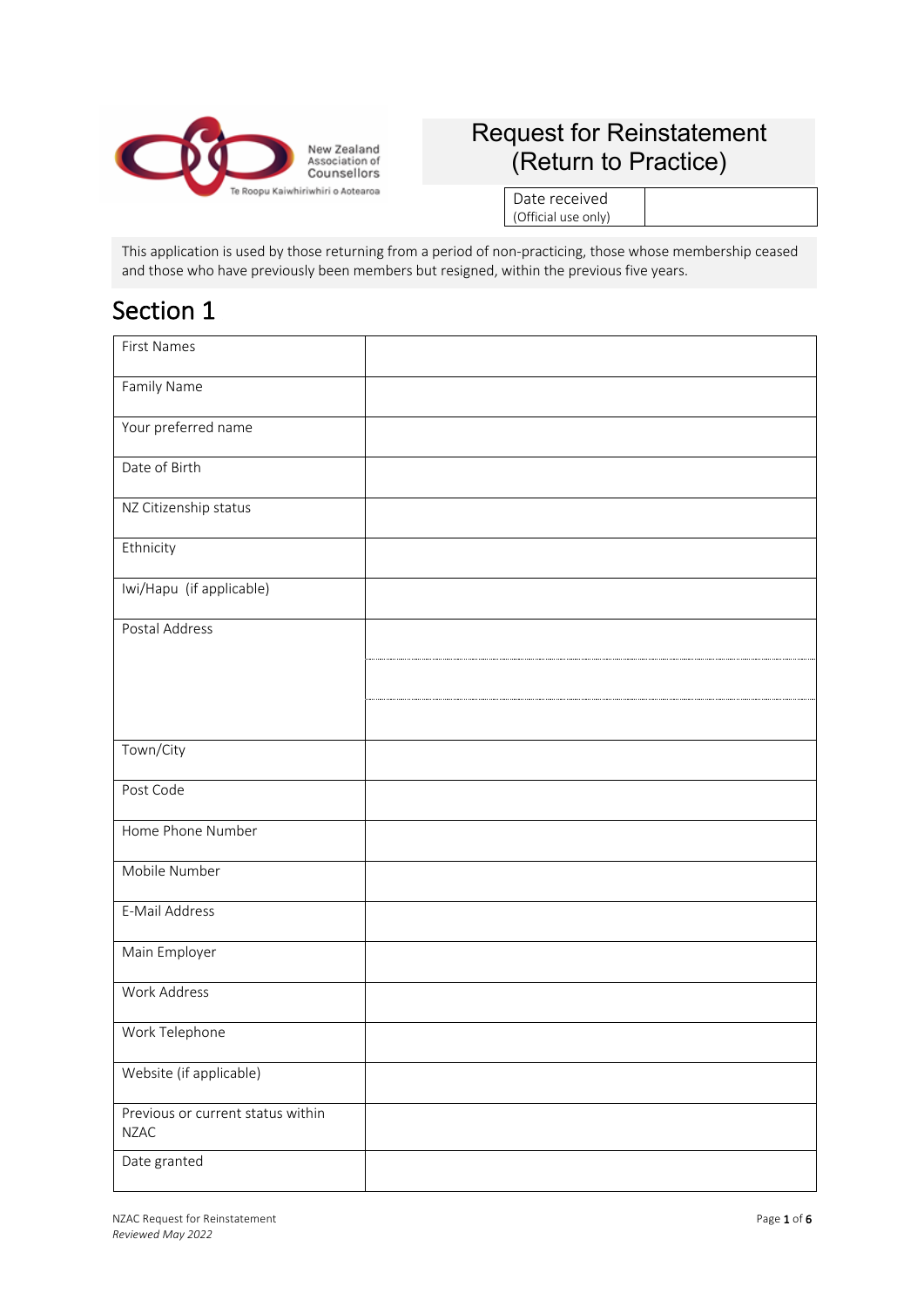#### External individual supervision

| Name of Supervisor |  |
|--------------------|--|
| Length of contract |  |

### Puawānanga Kaitiakitanga

| Name of Puawānanga Kaitiaki |  |
|-----------------------------|--|
| Length of contract          |  |

 $\Gamma$ 

#### Break in Membership

Date when Non-Practicing began (month and year)

Date Counselling Practice resumed (month and year)

 $\overline{\phantom{a}}$ 

Please explain the reasons for the break in membership

Further material and supporting information may be requested prior to reinstatement.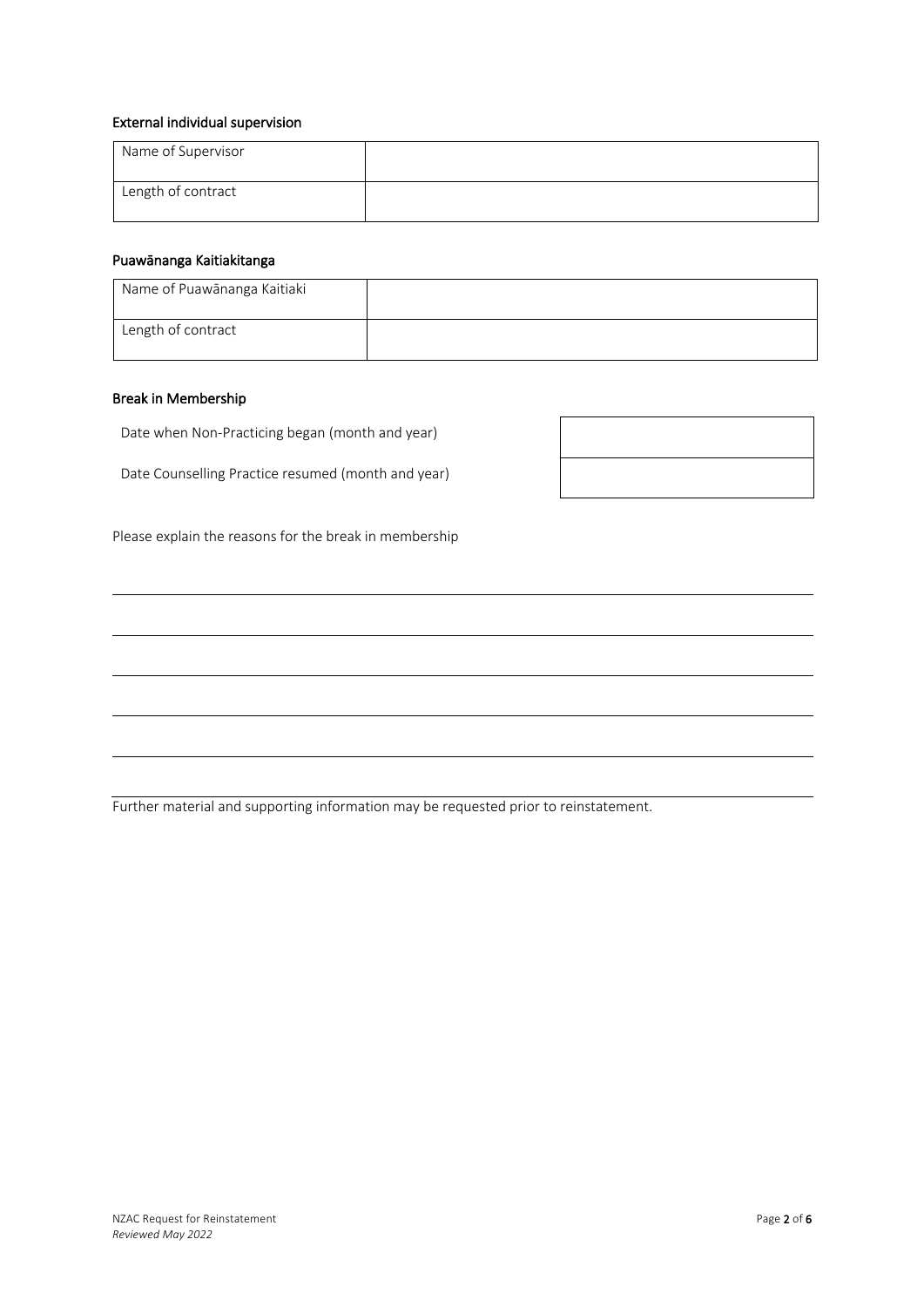## Section 2

Please circle responses as applicable.

### Criminal Conviction or Charges Declaration

Do you have any criminal convictions, or are you under investigation, or have any charges pending in New Zealand or in any other country, other than minor traffic infringements? Yes No

If "Yes" attach a detailed statement of explanation.

NOTE: All applicants with previous convictions may be required to interview with a Special Panel in accordance with the NZAC's Good Character Policy before any decision about membership can be made. This will be at your own cost.

### Professional Conduct Declaration

- 1 Are you or have you ever been the subject of formal professional disciplinary proceedings that have been upheld in New Zealand or another country?
- 2 Are you or have you ever been the subject of a complaint that was upheld to the NZ Health and Disability Commissioner, or an equivalent officer in another country?
- 3 Have you ever applied, withdrawn or been declined for registration as a health practitioner? Yes No
- 4 Are you currently a member of any other professional association representing counselling, psychotherapy, health or social services field? Yes November 2014

Name of professional association:

You are required to supply a letter from this association to say that you were/are not subject to any concern(s) / complaint(s) about your practice.

5 Have you previously been a member of any other professional association representing riave you previously been a member of any other professional association representing Yes No

Name of professional association:

You are required to supply a letter from this association to say that you were/are not subject to any concern(s) / complaint(s) about your practice.

If you have answered "Yes" to any of the questions above, attach a detailed statement outlining the issues and any sanctions.

| Yes | No |
|-----|----|
| Yes | No |
| Yes | No |
| Yes | No |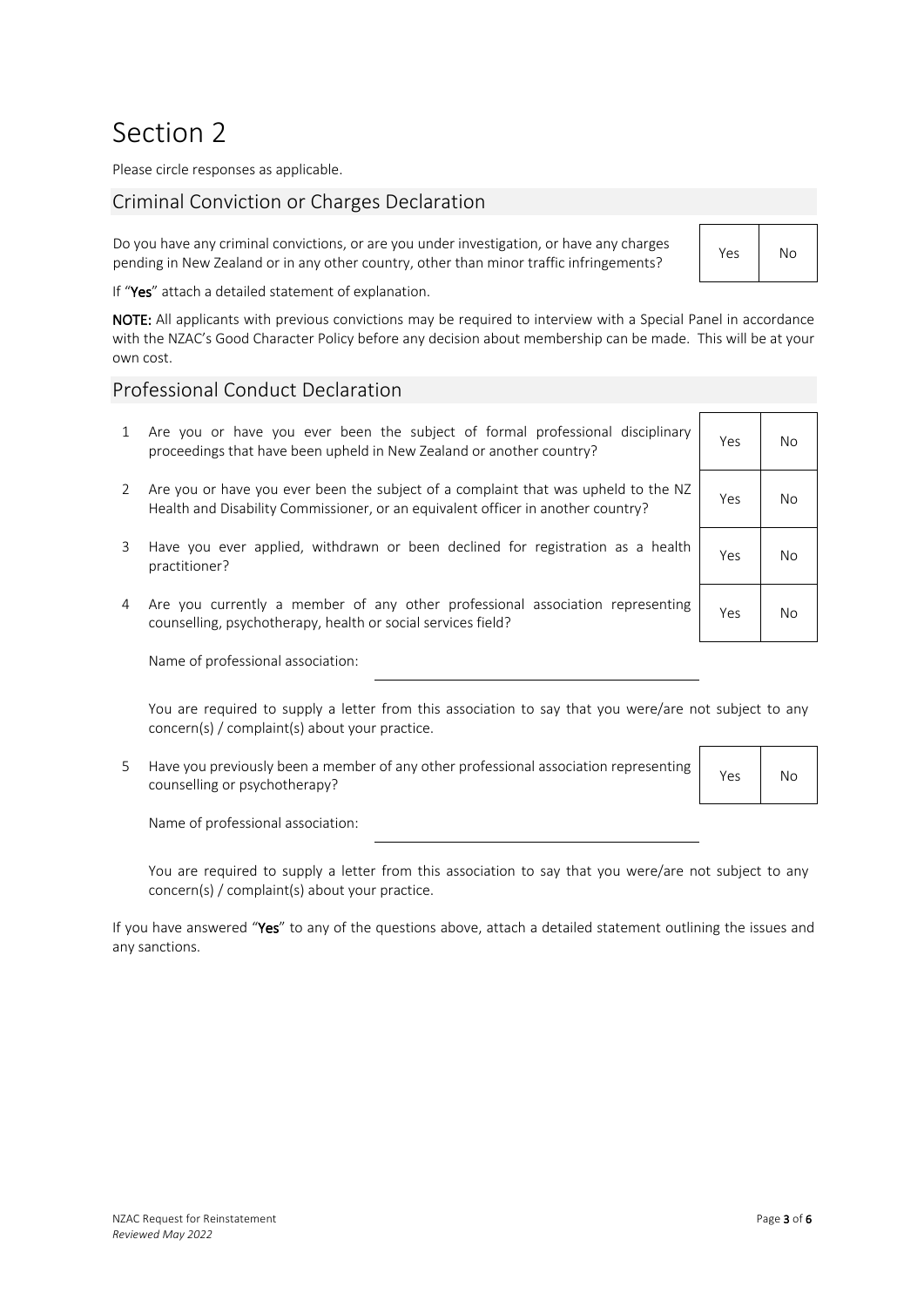# Section 3

### Te Tiriti o Waitangi

Has a minimum of three (3) hours cultural consultation provided by someone of Māori descent comfortable with Te Ao Māori and can therefore assist the Applicant in their reflection process. The kōrero needs to include;

- F Te Tiriti o Waitangi and the significance it has in Aotearoa New Zealand today
- The impact of colonisation on Māori

Write a statement which reflects on your kōrero with your cultural consultant. Include your commitment to take the learning into your everyday counselling practice (*Guide: One page*).

Form to be completed by Cultural Consultant is available on the NZAC website: Membership, Information and Guidelines

### Applicant Declaration

I declare that the information provided in this application is true and correct and I will uphold the NZAC Code of Ethics. I authorise NZAC to contact any person or organisation named in this application about any matter relevant to my application.

I also confirm that I have fully discussed in supervision:

- a. Any previous criminal convictions, or any charges pending that I have, other than minor traffic infringements?
- b. Any complaint/s or concern/s raised by any other professional associations.
- c. Any complaint/s or concern/s raised in current or former employment.

| Applicant's name:      |  |  |
|------------------------|--|--|
| Applicant's signature: |  |  |
| Date:                  |  |  |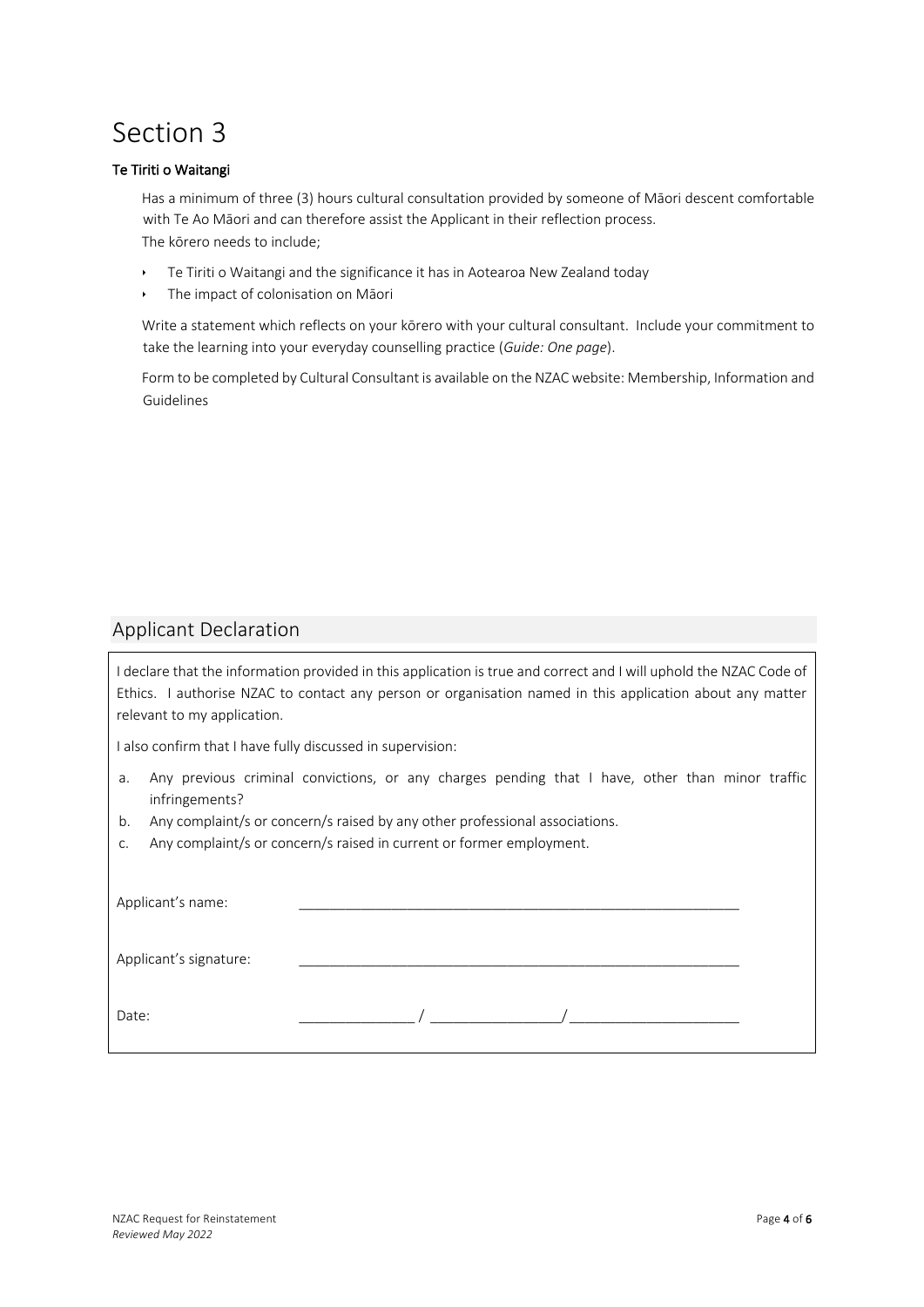### Police Vetting Request Form

https://www.police.govt.nz/sites/default/files/publications/pvs-vetting-request-and-consent-form.doc

POLICE VETTING REQUEST NOTES The Approved Agency is NZAC.

The agency representative/delegate or identity referee can be: a person of standing in the community - e.g. registered professional, religious or community leader, Police employee, person registered with the Approved Agency eg NZAC Registered Supervisor

- Be over 16yrs of age
- Not be related to a partner/spouse
- Not be a co-resident of the applicant

Section 1 Completed by the agency representative/delegate or identity referee. Sections 2 & 3 Applicant to complete and sign.

On completion of the 3 Sections upload the Vetting forms to the Application or scan and email to membership@nzac.org.nz

### Fees

Assessment fee  $$80.50$  (incl GST)

(non-refundable if application unsuccessful)

An Invoice will be emailed to you when your application has been received by National Office.

Fees will be reviewed 1 April 2022 and may increase after this date.